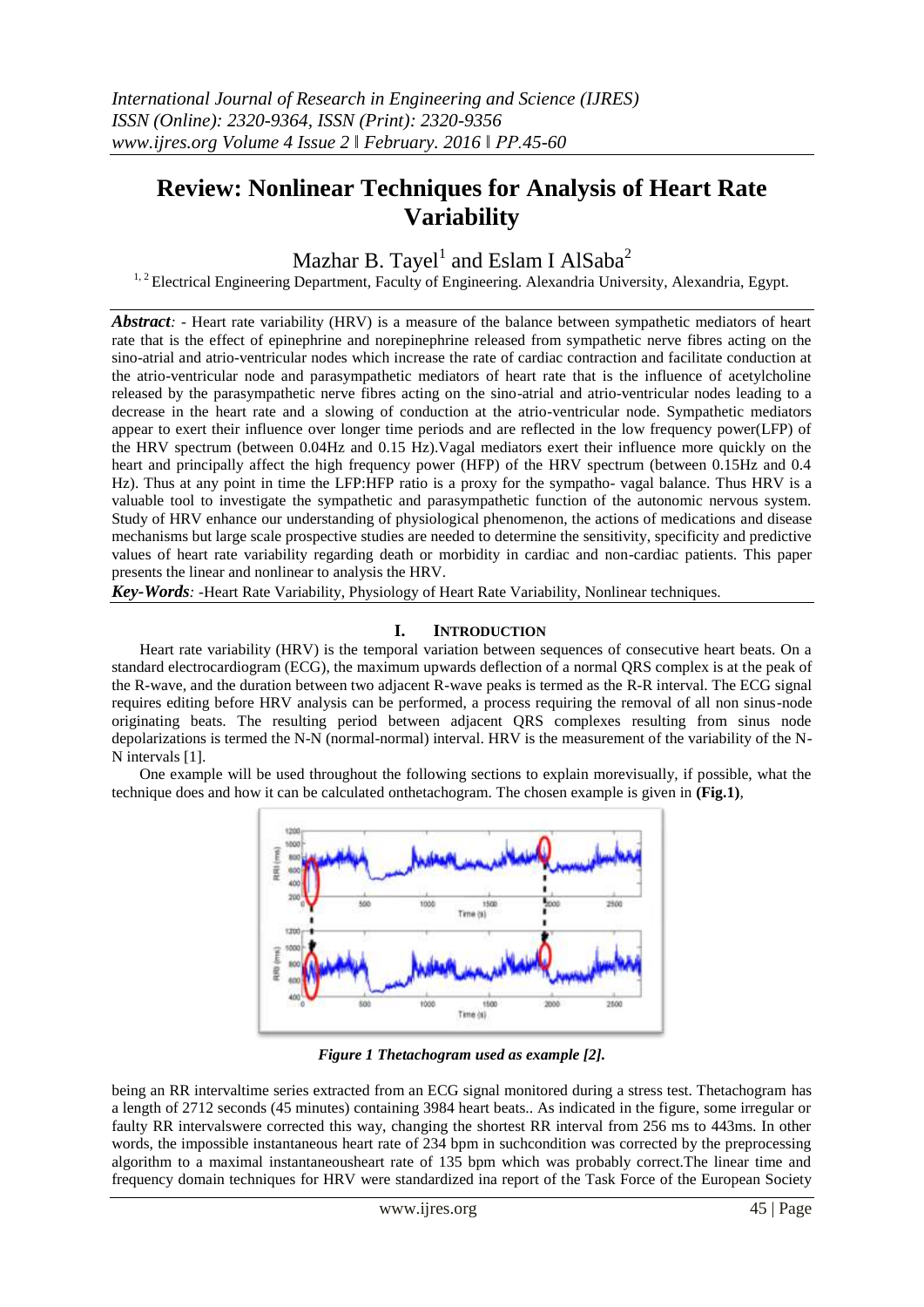of Cardiology and the NorthAmerican Society of Pacing ansElectrophysiology [2]. And another example isthe normal case of HRV shown in **fig. 2**.



*Figure 2Heart rate variation of a normal subject [3].*

## **II. Physiology of Heart Rate Variability**

Heart rate variability, that is, the amount of heart rate fluctuations around the mean heart rate [4] is produced because of the continuous changes in the sympathetic parasympathetic balance that in turn causes the sinus rhythm to exhibit fluctuations around the mean heart rate. Frequent small adjustments in heart rate are made by cardiovascular control mechanisms. This results in periodic fluctuations in heart rate. The main periodic fluctuations found are respiratory sinus arrhythmia and baroreflex related and thermoregulation related heart rate variability [5]. Due to inspiratory inhibition of the vagal tone, the heart rate shows fluctuations with a frequency equal to the respiratory rate [6]. The inspiratory inhibition is evoked primarily by central irradiation of impulses from the medullary respiratory to the cardiovascular center. In addition peripheral reflexes due to hemodynamic changes and thoracic stretch receptors contribute to respiratory sinus arrhythmia. This is parasympathetically mediated [7]. Therefore HRV is a measure of the balance between sympathetic mediators of the heart rate (HR) i.e. the effect of epinephrine and norepinephrine released from sympathetic nerve fibres, acting on the sino-atrial and atrioventricular nodes, which increase the rate of cardiac contraction and facilitate conduction at the atrioventricular node and parasympathetic mediators of HR i.e. the influence of acetylcholine released by the parasympathetic nerve fibres, acting on the sino-atrial and atrioventricular nodes, leading to a decrease in the HR and a slowing of conduction at the atrioventricular node. Sympathetic mediators appears to exert their influence over longer time periods and are reflected in the low frequency power (LFP) of the HRV spectrum [8]. Vagal mediators exert their influence more quickly on the heart and principally affect the high frequency power (HFP) of the HRV spectrum. Thus at any point in time, the LFP:HFP ratio is a proxy for the sympatho-vagal balance.

### **III. Nonlinear techniques**

The cardiac system is dynamic, nonlinear, and nonstationary, with performancecontinually fluctuating on a beat-to-beat basis as extrinsic and intrinsic simultaneously influence the state of the system [9, 10]. Due to the assumptionsand conditioning requirements, linear analyses may not account for all aspectsof cardiac performance, particularly the subtle interactions between the controlmechanisms that regulate cardiac function [11]. Analysis techniques arisingfrom nonlinear system dynamics theory were therefore developed to ascertain themultidimensional processes that control the cardiac system [12].

A nonlinear system is mathematically defined as a second- or higher-order powersystem, meaning that the independent variable in the mathematical equationcontains an exponent. For example, the equation for a parabola,  $y = x^2$ , describesa simple nonlinear system. Whereas in a linear system the variables produce anoutput response, in a nonlinear system the variables contribute to the outputresponse. Although a linear system can be decomposed into its component parts,in a nonlinear system, the parts interfere, cooperate, or compete with each other. Asmall change dramatically alters the nonlinear system because the initial conditionof all variables along with the input stimulus influences the output response.Nonlinear system dynamics theory allows for the mathematical reconstructionof an entire system from one known variable since the reconstructed dynamicsare geometrically similar to the original dynamics [13]. Chaos theory, whichwas popularized by Gleicks best-selling book [14], is a specialized subtheoryofnonlinear system dynamics that describes systems that are lowdimensional (3to 5 variables), have defined boundaries, and exhibit sensitive dependence oninitial conditions. This theory alerted scientists to the value of mathematicalerror and physiological noise when describing a systems behavior [15]. Small differences in initial conditions (such as those due to rounding errors in numericalcomputation) yield widely diverging outcomes for chaotic systems, rendering longtermprediction impossible in general. This happens even though these systemsare deterministic, meaning that their future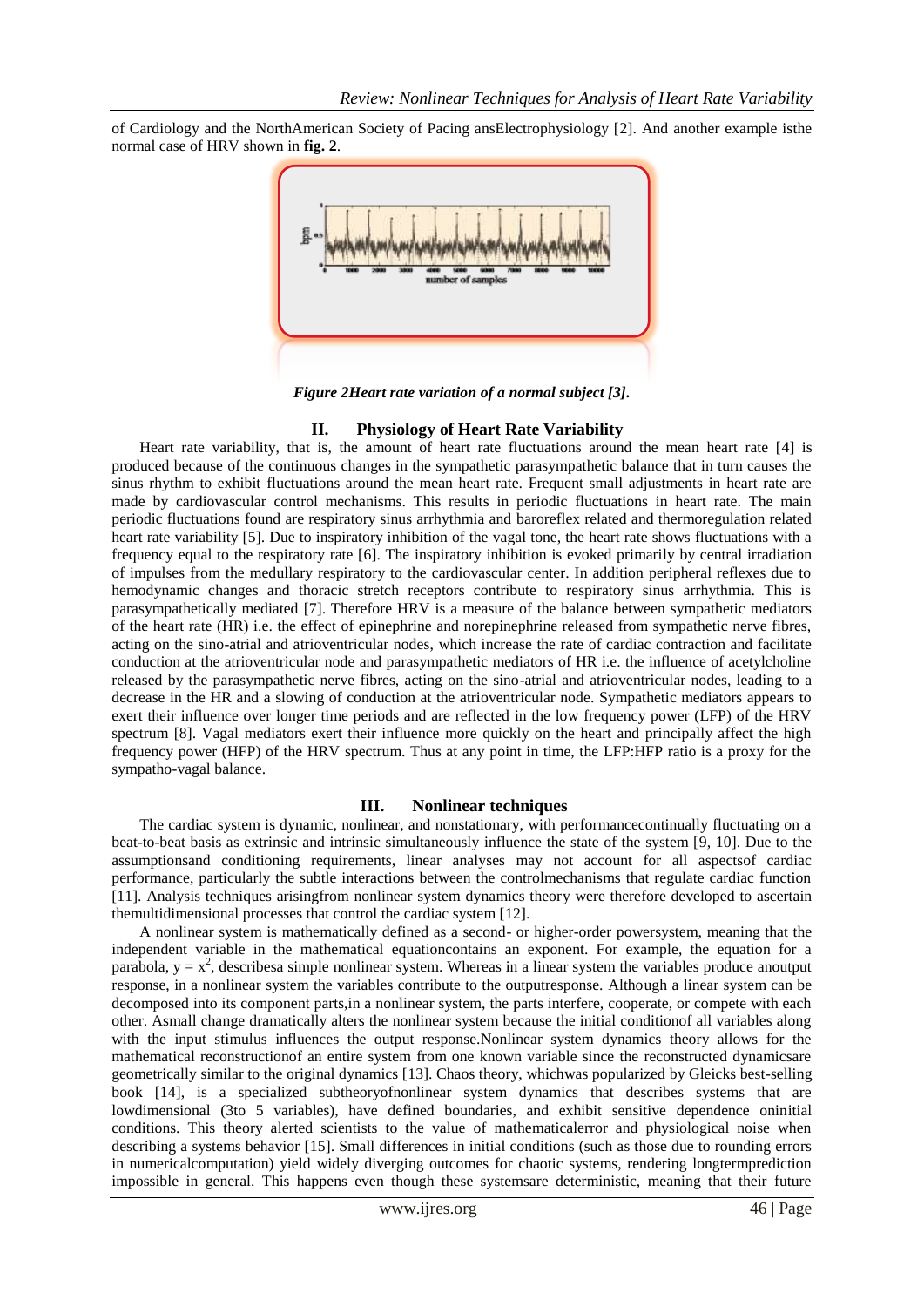behavior is fully determined bytheir initial conditions, with no random elements involved. In other words, thedeterministic nature of these systems does not make them predictable. Thisbehavior is known as deterministic chaos, or simply chaos. Also, with sinusrhythm, deterministic behavior is exhibited during a cardiac cycle and stochasticbehavior between cardiac cycles [15]. Consequently, analysis techniquesbased on the broader nonlinear system dynamics theory have been used toexplain and account for the nonlinearity of the high-dimensional cardiac system.Numerous nonlinear analysis techniques exist.

Several commonly used nonlinear techniques will be explained now. Some recentreview papers discussing nonlinear HRV are Acharya et al [16] and Voss et al [17].

# $3.1\frac{1}{f}\,{\rm slope}$

Kobayashi and Musha [18] first reported the frequency dependence of thepower spectrum of RR interval fluctuations. The plots had an uneven densitythat might overweight for data in the higher-frequency range. Therefore, alogarithmic interpolation is used, resulting in a balanced number of pointsforlinear interpolation. The slope of the regression line of the log(power) versuslog(frequency) relation (1/f), usually calculated in the  $10^{-4} - 10^{-2}$ Hz frequencyrange, corresponds to the negative scaling exponent ß and provides an index forlong-term scaling characteristics [19]. **Fig.3** indicates the  $(1/f)$ <sup>B</sup>relationbetween PSD and frequency, reflected on a log-log scale approximately as a line.The figure is the result for the example used throughout this chapter, leading toa 1/f slope of -1.34.



*Figure 3 Log(power) versus log(frequency) plot of the tachogram example given in (Fig.1). The thick line indicates the*  $1/f$  *slope or scaling exponent*  $\beta$  *and is derived asthe regression line calculated in the*  $10^{-4}$ *–* $10^{-2}$ *Hz frequency range.*

This broadband spectrum, characterizing mainly slow HR fluctuations indicatesa fractal-like process with a long-term dependence [20]. Saul et al [19] foundthat ß is similar to -1 in healthy young men. This linearity of the regression lineand the slope of -1 in healthy persons mean that the plots of RR-interval versustime over 2 minutes ( $10^{-2}$ Hz), 20 minutes ( $10^{-3}$ Hz) and 3 hours ( $10^{-4}$ Hz) mayappear similar. This is called scale-invariance or self-similarity in fractal theory. Ithas been suggested that the scale invariance may be a common feature of normalphysiological function. The breakdown of normal physiological functioning couldlead to either random or periodic behavior, indicated by steeper 1/fslopes, whichcould lead to a more vulnerable state of homeostasis.Bigger et al [21] reported an altered regression line ( $\beta \approx -1.15$ ) in patients afterMI. A disadvantage of this measure is the need for large datasets. Moreover,stationarity is not guaranteed in long datasets and artefacts and patient movementinfluence spectral components.

## **3.2 Fractal dimension**

The term 'fractal' was first introduced by Mandelbrot [22]. A fractal is a set ofpoints that when looked at smaller scales, resembles the whole set. An essentialcharacteristic of a fractal is self-similarity. This means that its details at a certainscale are similar, but not necessarily identical, to those of the structure seen atlarger or smaller scales. A simple mathematical example illustrating the self-similarityproperty is the Koch curve **(Fig.4)**.

The concept of fractal dimension (FD) that refers to a non-integer or fractionaldimension originates from fractal geometry. The FD emerges to provide a measureof how much space an object occupies between Euclidean dimensions. The FD of awaveform represents a powerful tool for transient detection. This feature has beenused in the analysis of ECG and EEG to identify and distinguish specific statesof physiological function. Several algorithms are available to determine the FDof the waveform, amongst others the algorithms proposed by Higuchi and Katz.From a practical point of view, one often estimates the FD via the box-countingmethod. The higher the FD, the more irregular the signal.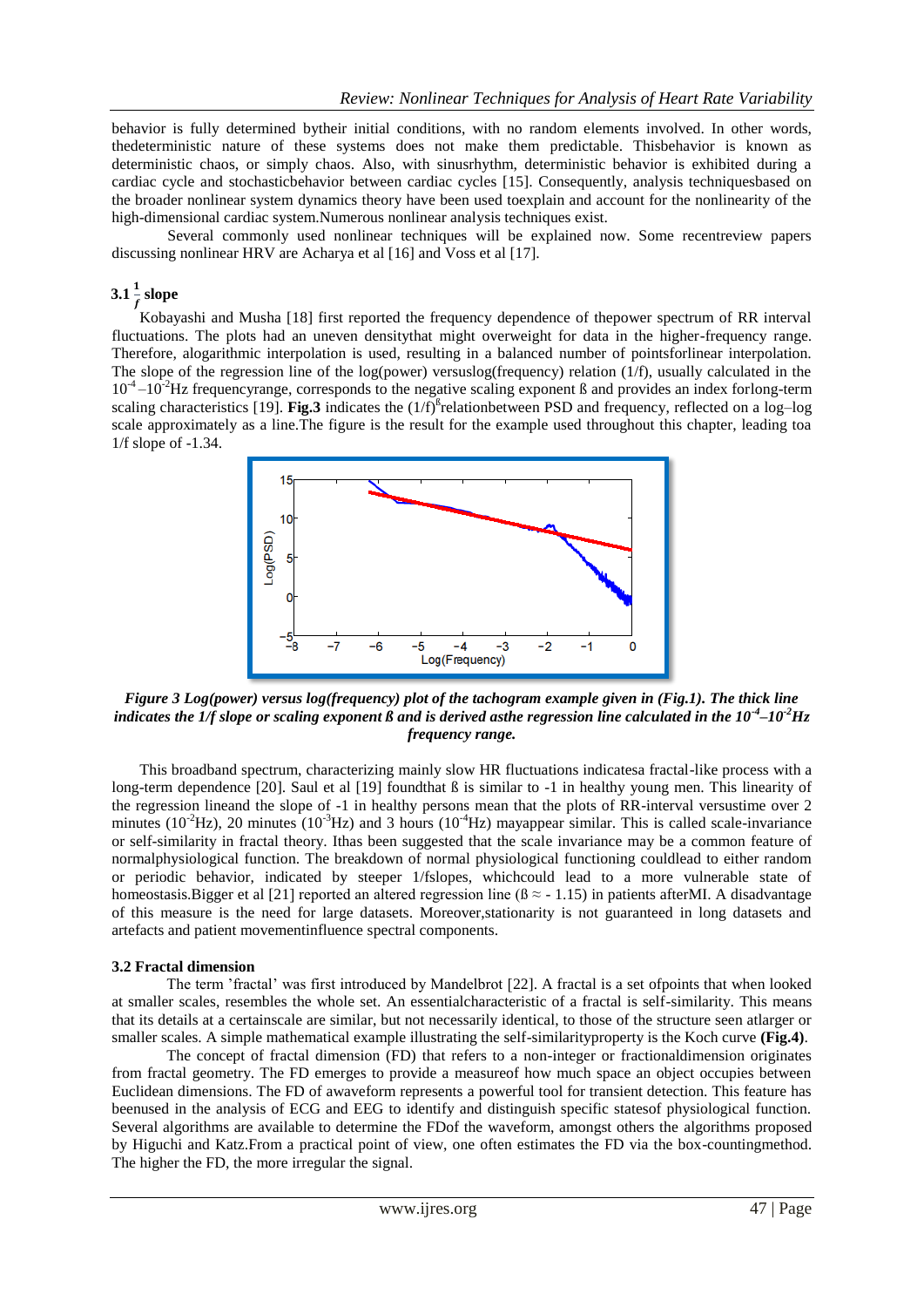(1)

#### **3.2.1 Algorithm of Katz**

According to the method of Katz [23] the FD of a curve can be defined as

$$
D^{Katz} = \frac{\log \mathbb{E} \mathbb{E}}{\log \mathbb{E} \mathbb{E} d}
$$

where L is the total length of the curve or sum of distances between successivepoints, and d is the diameter estimated as the distance between the first point ofthe sequence and the most distal point of the sequence. Mathematically, d can beexpressed as:



*Figure 4 An illustration of how fractals look like with the feature of scaleindependence and self-similarity: (a) the Koch curve and (b andc) details of the topof the curve.*

Considering the distance between each point of the sequence and the first, pointi is the one that maximizes the distance with respect to the first point. The FDcompares the actual number of units that compose a curve with the minimumnumber of units required to reproduce a pattern of the same spatial extent. FDscomputed in this fashion depend upon the measurement units used. If the unitsare different, then so are the FDs. Katz approach solves this problem by creating ageneral unit or yardstick: the average step or average distance between successivepoints, a. Normalizing the distances,  $D<sup>katz</sup>$  is then given by

$$
FD = \frac{\log(\frac{L}{a})}{\log(\frac{d}{a})}
$$
\n(3)

### **3.2.2 Box-counting method**

What is the relationship between an objects length (or area or volume) and itsdiameter? The answer to this question leads to another way to think aboutdimension. Let us consider a few examples **(Fig.5)**. If one tries to coverthe unit square with little squares of side length  $\epsilon$ , one will need  $1/\epsilon^2$ boxes. Tocover a segment of length 1, you only need  $1/\epsilon$  little squares. If the little cubes are used to cover a1x1x1 cube,  $1/\epsilon^3$  is needed. Note that the exponent here is the same asthe dimension. This is no coincidence, but thegeneral rule is:



www.ijres.org 48 | Page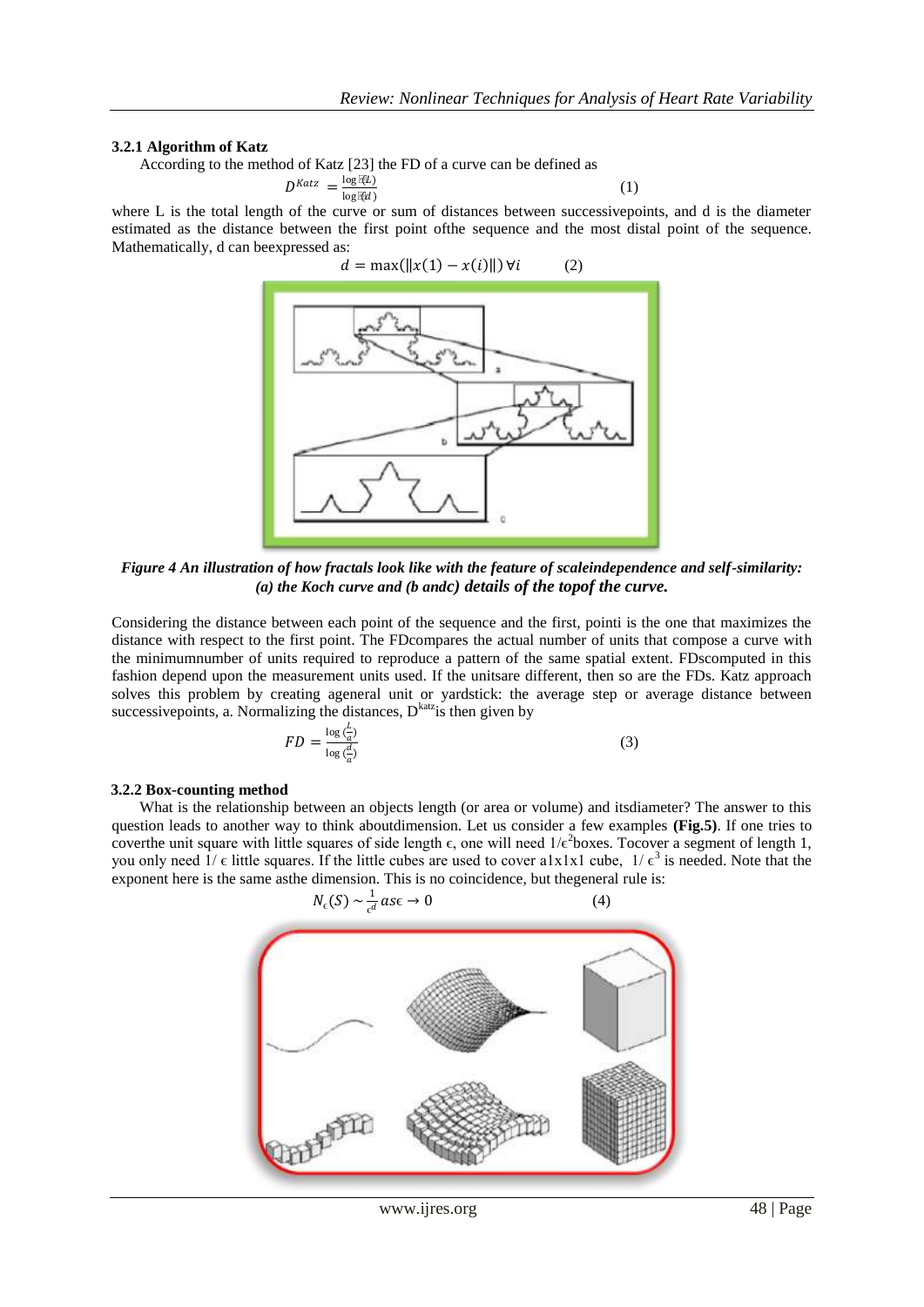(5)

## *Figure 5 Principle of box-counting algorithm [25].*

where o is the length of a box or square, S the full dataset and N  $\alpha$  (S) the minimumnumber of n-dimensional boxes needed to cover S fully. d is the dimension of S.This way, the FD can be estimated via a box-counting algorithm as proposed byBarabasi and Stanley [24] as follows:

$$
FD = \lim_{\epsilon \to 0} \frac{\ln N_{\epsilon}(S)}{\ln \epsilon}
$$

One also refers to the fractal dimension as the box-counting dimension or shortlybox dimension. Given the standard RR interval time series as example**(Fig. 1)**, the relation between the number of boxes and the box size is shown in **(Fig. 6)**, resulting in a FD equal to 1.6443.



*Figure 6Illustration of the box-counting method applied on the tachogram examplegiven in (Fig.1). First a 2D plane is built based on the dataset S, here consisting ofboth the RR intervals and corresponding time points. The number of boxes in that planecontaining points of the dataset is counted and given by Nϵ(S). This depends on the sizeof the boxes, namely ϵ. This relation is represented in a ln – ln scale by the rhombuses.The line is the best fit through these points and the slope of the line reflects the fractaldimension.*

#### **3.3 Detrended fluctuation analysis**

Detrended fluctuation analysis (DFA) is used to quantify the fractal scalingproperties of short interval signals. This technique is a modification of root-meansquareanalysis of random walks applied to nonstationary signals [26]. The rootmeansquare fluctuation of an integrated and detrended time series is measuredat different observation windows and plotted against the size of the observationwindow on a log- log scale. First, the RR interval time series x (of total lengthN) is integrated as follows:

 $(6)$ 

$$
y(k) = \sum_{i=1}^{k} |x(i) - x_{average}|
$$

where y(k) is the k<sup>th</sup>value of the integrated series,  $x(i)$  is the i<sup>th</sup>RRintervaland x average is the mean of the RR intervals over the entire series. Then, theintegrated time series is divided into windows of equal length n. In each windowof length n, a least-squares line is fitted to the data, representing the trend in thatwindow as shown in **(Fig.7(a)**). The y-coordinate of the straight line segmentsare denoted by  $y_n(k)$ . Next, the integrated time series is detrended,  $y_n$  (k), in eachwindow. The rootmeansquare fluctuation of this integrated and detrendedseriesis calculated using the equation:

$$
F(n) = \sqrt{\frac{1}{N} \sum_{k=1}^{N} [y(k) - y_n(k)]^2}
$$
 (7)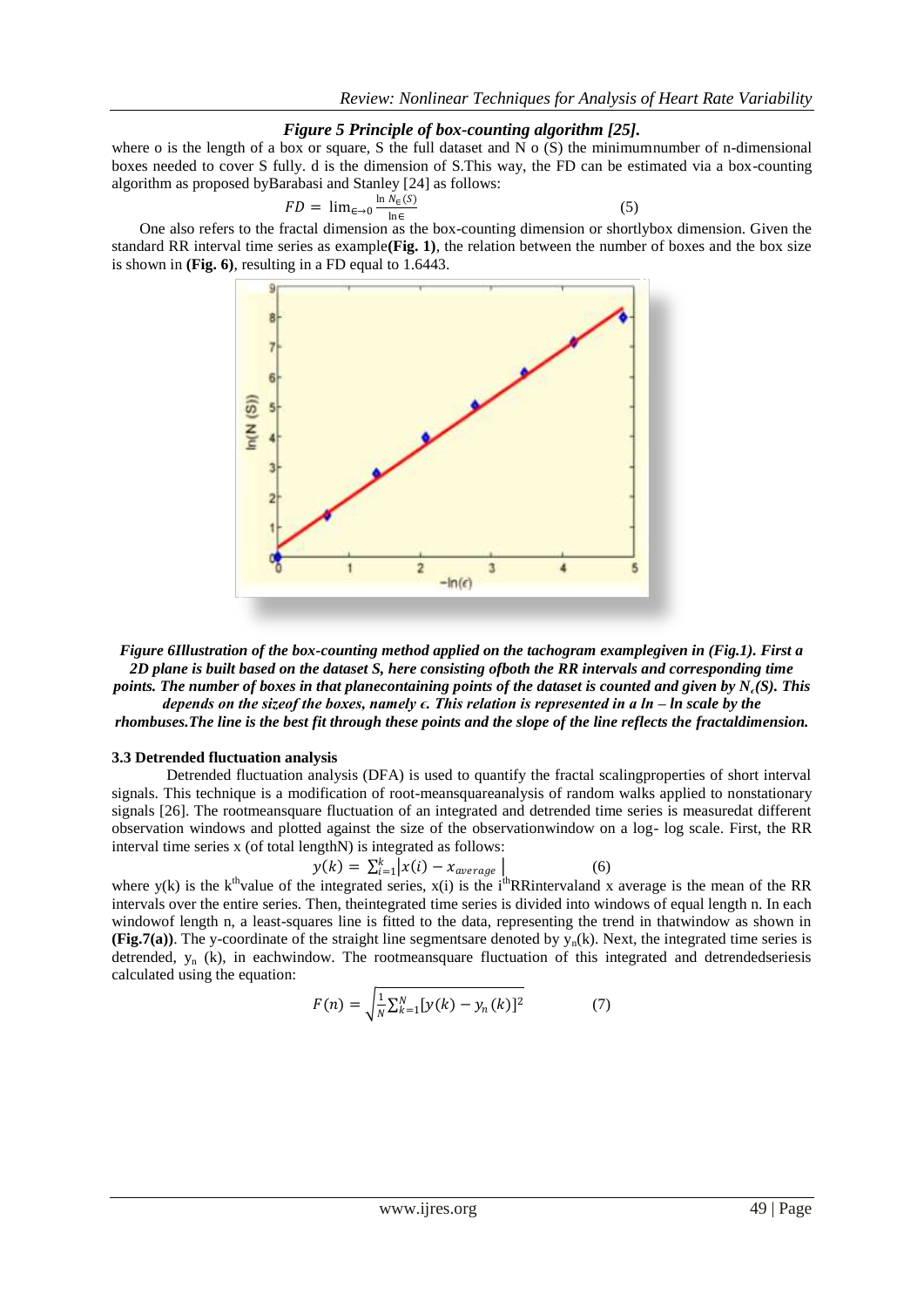

*Figure 7 The principle of detrended fluctuation analysis (DFA).*

This computation is repeated over all time scales (window sizes) to obtain therelationship between F(n) and the window size n (the number of points, hereRR intervals, in the window of observation). Typically, F(n) will increase withwindow size. The scaling exponent DFA a indicates the slope of this line, whichrelateslog(fluctuation) to log(window size) as visualized in (Fig.7(b)). Thismethod, based on a modified random walk analysis, was introduced and applied tophysiological time series by Peng et al [27]. It quantifies the presence or absenceof fractal correlation properties in nonstationary time series data. DFA usuallyinvolves the estimation of a short-term fractal scaling exponent  $\alpha_1$  over the rangeof  $4 \le n \le 16$  heart beats and a long-term scaling exponenta<sub>2</sub> over the range of  $16 \le n \le 64$  heart beats. **Figure 7(b)** shows the DFA plot for the HR example, where DFA  $\alpha_1$  is 1.0461 and DFA  $\alpha_2$  is 0.8418.

Healthy subjects revealed a scaling exponent of approximately 1, indicating fractallikebehavior. Patients with cardiovascular disease showed reduced scalingexponents, suggesting a loss of fractal-like HR dynamics  $(\alpha_1 < 0.85 \, [28]; \alpha_1 < 0.75 \, [26])$ . From many studies on test signals, one had the following a ranges:

• 0 <  $\alpha$  < 0.5: power-law anti-correlations are present such that large values are more likely to be followed by small values and vice versa.

•  $\alpha$  = 0.5: indicates white noise.

• 0.5  $\lt \alpha$  < 1: power-law correlations are present such that large values aremore likely to be followed by large values and vice versa. The correlation isexponential.

- $\alpha$  = 1: special case corresponding to 1/f noise.
- $\alpha$  > 1: correlations exist, but cease to be of a power-law form.
- $\cdot \alpha = 1.5$ : indicates Brownian noise.

The a exponent can also be viewed as an indicator of the 'roughness' of the originaltime series: the larger the value of a, the smoother the time series. In this context,1/fnoise can be interpreted as a compromise or 'tradeoff' between the completeunpredictability of white noise (very rough 'landscape') and the much smootherlandscape of Brownian noise.

It is important to note that DFA can only be applied reliably on time series of atleast 2000 data points. DFA as such is a mono-fractal method, but also multi-fractalanalysis exists [29]. This multifractal analysis describes signals that are morecomplex than those fully characterized by a mono-fractal model, but it requiresmany local and theoretically infinite exponents to fully characterize their scalingproperties.

#### **3.4 Approximate entropy and sample entropy**

Entropy refers to system randomness, regularity, and predictability and allowssystems to be quantified by rate of information loss or generation. ApproximateEntropy (ApEn) quantifies the entropy of the system. More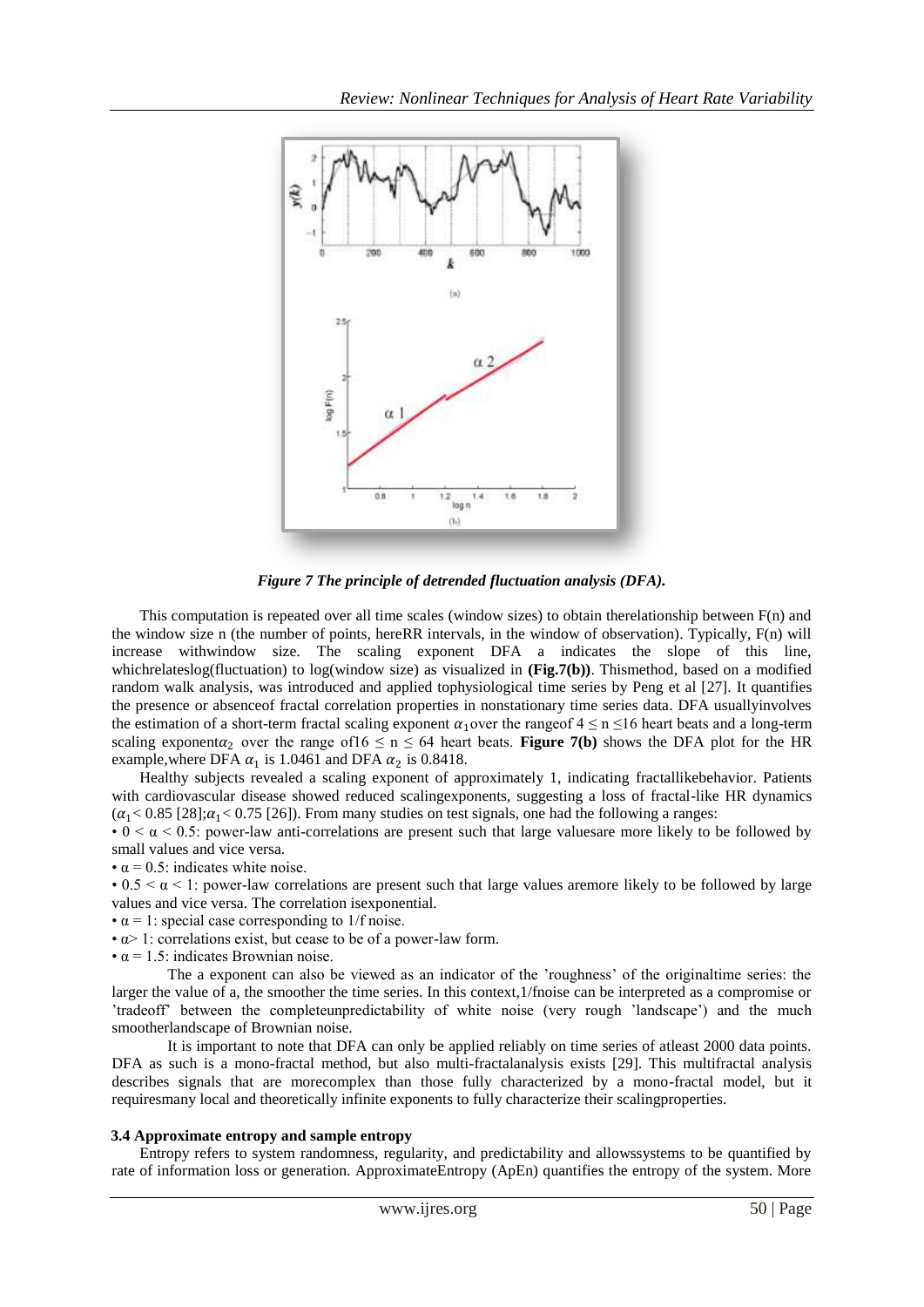specifically, itmeasures the likelihood that runs of patterns that are close will remain close forsubsequent incremental comparisons. An intuitive presentation is shown in **(Fig. 8)**.It was calculated according to the formula of Pincus [30]:

where

$$
ApEn(m, r, N) = \frac{1}{N - m + 1} \sum_{i=1}^{N - m + 1} \log C_i^m(r) - \frac{1}{N - m} \sum_{i=1}^{N - m} \log C_i^m(r) \tag{8}
$$

$$
C_i^m(r) = \frac{1}{N-m+1} \sum_{j=1}^{N-m+1} \theta(r - \|x_i - x_j\|)
$$
\n(9)

is the correlation integral with  $\theta$ theHeavyside step function. *x<sub>i</sub>* and *x<sub>j</sub>arerespectively the i<sup>th</sup>andj<sup>th</sup>RR interval from* the tachogram of length N. Thevalues of the input variables are chosen fixed, namely  $m = 2$  and  $r = 0.2$ assuggested by Goldberger et al[31] (m being the length of compared runs and rthe tolerance level). High values of ApEn indicate high irregularity and complexityin time-series data.

Sample Entropy (SampEn) was developed by Richman and Moorman [32] andis very similar to the ApEn, but there is a small computational difference. InApEn, the comparison between the template vector and the rest of the vectorsalso includes comparison with itself. This guarantees that probabilities  $C_i^m(r)$  arenever zero.Consequently, it is always possible to take a logarithm of probabilities.Because template comparisons with itself lower ApEn values, the signals areinterpreted to be more regular than they actually are. These selfmatches are not included in SampEn leading to probabilities  $C_i^m(r)$ :

$$
C_i^{m}(r) = \frac{1}{N-m+1} \sum_{j=1}^{N-m+1} \theta(r - ||x_i - x_j||) j \neq i(10)
$$

Finally, sample entropy is defined as:

$$
SampEn(m,r,N) = -\ln[\frac{\varphi^m(r)}{\varphi^{m+1}(r)}](11)
$$

SampEn measures the complexity of the signal in the same manner as ApEn.However, the dependence on the parameters N (number of points) and r is different. SampEn decreases monotonically when r increases. In theory, SampEndoes not depend on N where ApEn does. In analyzing time series including <200data points, however, the confidence interval of the results is unacceptably large.For entropy measures, stationarity is required. In addition, outliers such as missedbeats and artefacts may affect the entropy values.The sample entropy of the tachogram example given in **(Fig.1)** is 4.4837.



*Figure 8. Intuitive presentation of the principle of Approximate Entropy (ApEn) andSample Entropy (SampEn). For a twodimensional vector AB, the tolerance level r canbe represented by horizontal red and violet lines around point A and B respectively, withwidth of 2r · SD. Then all vectors, say CD, whose first and second points (respectivelyC and D) are within the tolerance ranges of A and B (±r · SD), are counted to measurewithin a tolerance level r the regularity, or frequency, of patterns similarly to a givenpattern of AB. In the figure, five CD vectors are close to vector AB. When increasingvector dimension from 2 to 3 (ABE), two vectors, namely CDF, remain close while theother three vectors, CDG, show emerging patterns. Thus the likelihood of remaining closeis about 2/5. It is clear that such likelihood tends to 1 for regular series, and producesApEn = 0 when taking the logarithm, while it tends to 0 for white noise and results ininfiniteApEn theoretically. From [33].*

#### **3.5 Correlation dimension**

To describe the complexity of a system, often a transition is needed from the timedomain to the so called phase space. In mathematics and physics, a phase space isa space in which all possible states of a system are represented, with each possiblestate of the system corresponding to one unique point in the phase space. In aphase space, every degree of freedom or parameter of the system is representedas an axis of a multidimensional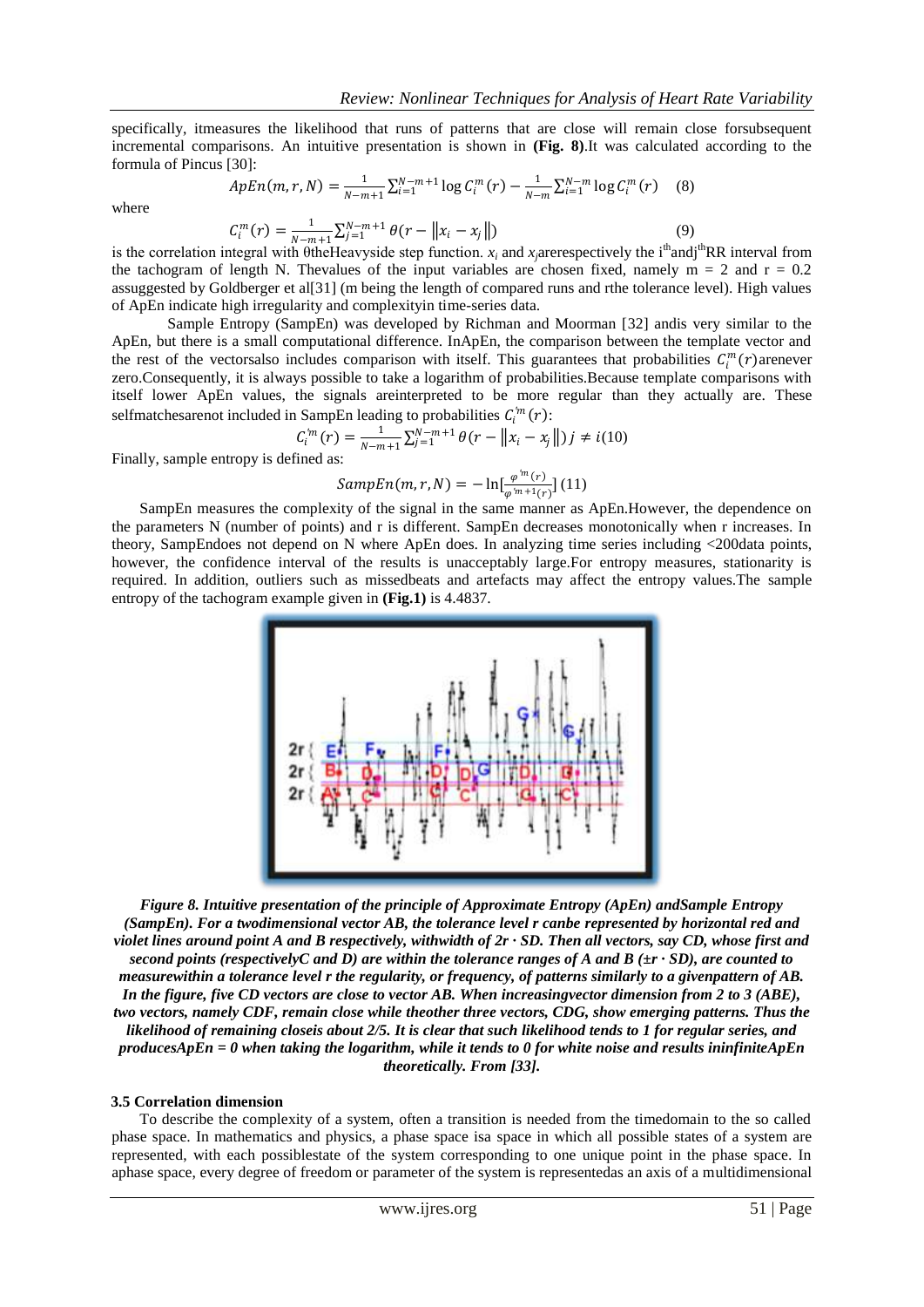space. For every possible state of the system, orallowed combination of values of the system's parameters, a point is plotted in themultidimensional space. Often this succession of plotted points is analogous to thesystem's state evolving over time. In the end, the phase space represents all thatthe system can be, and its shape can easily elucidate qualities of the system thatmight not be obvious otherwise. A phase space may contain many dimensions.The correlation dimension (CD) can be considered as a measure for the number ofindependent variables needed to define the total system, here the cardiovascularsystem generating the RR interval time series, in phase space [34].

Before explaining how CD is calculated from a tachogram, the terms attractor,trajectory and attractor reconstruction has to be clarified. An attractor is a settowards which a dynamical system evolves over time. That is, points that get closeenough to the attractor remain close even if slightly disturbed. Geometrically,an attractor can be a point, a curve, a surface (called a manifold), or even acomplicated set with a fractal structure known as a strange attractor. Describingthe attractors of chaotic dynamical systems has been one of the achievements ofchaos theory. A trajectory of the dynamical system in the attractor does nothave to satisfy any special constraints except for remaining on the attractor. Thetrajectory may be periodic or chaotic or of any other type. For experimental andnaturally occurring chaotic dynamical systems as the cardiovascular system is,the phase space and a mathematical description of the system are often unknown.Attractor reconstruction methods have been developed as a means to reconstructthe phase space and develop new predictive models. One or more signals from thesystem, here the RR interval time series reflecting heart rate, must be observedas a function of time. The time series are then used to build an approach of theobserved states.

Correlation dimension analysis of HRV signals is based on the method ofGrassberger and Procaccia [35]. As always, we start with a tachogram or RRinterval time series  $x(t)$  of data points  $x_i = x(t_i)$  and  $i = 1...N$  (the numberof heart beats in the signal)**(Fig.1)**. Next, an attractor reconstruction takesplace. The reconstructed trajectory, X, can be expressed as a matrix where eachrow is a phase space vector,  $X = (x_1 x_2 ... x_M)^T$ . For a time series of length N, { $x_1, x_2, \ldots, x_N$ }, each  $x_i$  is given by  $x_i = (x_i, x_{i+\tau}, x_{i+2\tau}, \ldots, x_{i+(m-1)\tau})$ .

The parameters m and  $\tau$  are respectively called the embedding dimension and thetime delay. The time delay for the CD is the value of the first zero crossing of the normalized (mean  $= 0$  and standard deviation  $= 1$ ) autocorrelation functionof the time series and the time axis. The embedding dimension is usually variedincreasingly between the values 2 and 30. The distances between the reconstructedtrajectories  $x_i$  and  $x_i$  (i,  $j = 1$ ... N and  $i < j$  are calculated and the total range of these distances is divided into discrete intervals, presented by r. Based on thesedistances, the correlation integral  $C<sup>m</sup>(r)$ , as already defined in equation (9), iscalculated as a function of r and this for successive values of m. As for a chaoticsignal the relation  $C^m(r) \sim r^{CD}$  holds, CD can derived by plotting  $C^m(r)$  versusr in a ln – ln scale. This is visualized in (**Fig.9(a**)) for different values ofthe embedding dimension m. Next, calculating the slope of such a curve resultstheoretically in the CD, but as can be seen in the figure, this slope depends on thechoice of m. In fact, the slope becomes steeper as m increases but will saturate ata certain level of the embedding dimension. Therefore, the slope can be plottedas a function of this embedding dimension m which makes it possible to see fromwhich m on the slope is saturated. As shown in **(Fig.9(b))**, the point on they and xaxis where this curve (slope versus m) saturates is called respectively thecorrelation dimension CD and the embedding dimension of the time series.

Although the algorithm of Grassberger and Procaccia [35] is often used, it hasseveral limitations such as the sensitivity to the length of the data, the unclearrange of embedding dimensions to consider and the lack of having a confidenceinterval. To solve these problems, Judd [36] developed another algorithm toestimate the CD in a more robust way, which was used in this thesis. The CD for the **(fig. 2)** is 3.61 and for the tachogram example given in **(Fig.1)** is 3.7025.

When a finite value is found for the CD of a time series, correlations are presentin the signal. To conclude whether these correlations are linear or nonlinear, asurrogate time series needs to be calculated. A significant difference between theCD of the surrogate and the original time series indicates that there are nonlinearcorrelations present in the signal. The significance level is calculated as:  $S = [CD_{\text{surr}} - CD_{\text{data}}]$  $SD_{\text{surr}}$ . A value of S > 2 indicates that the measure reflects nonlinear correlations within the time series. In case of  $S > 2$  the signal canbe chaotic, but this is not absolutely sure unless other nonlinear parameters likee.g. Lyapunov exponents are available and positive values found. With  $S < 2$  nosignificant difference is found between the two time series, the signal is not chaotic.

### **3.6 Lyapunov exponent**

Lyapunov exponent  $(\Lambda)$  is a quantitative measure of the sensitive dependence (SED) on the initial conditions. Itdefines the average rate of divergence of two neighboringtrajectories. An exponential divergence ofinitially nearby trajectories in phase space coupledwith folding of trajectories, ensure that the solutionswill remain finite, is the general mechanism for generatingdeterministic randomness and unpredictability.Therefore, the existence of a positive Λ for almost allinitial conditions in a bounded dynamical system iswidely used. To discriminate between chaotic dynamicsand periodic signals Lyapunov exponent (Λ) are oftenused. It is a measure of the rate at which the trajectoriesseparate one from other. The trajectories ofchaotic signals in phase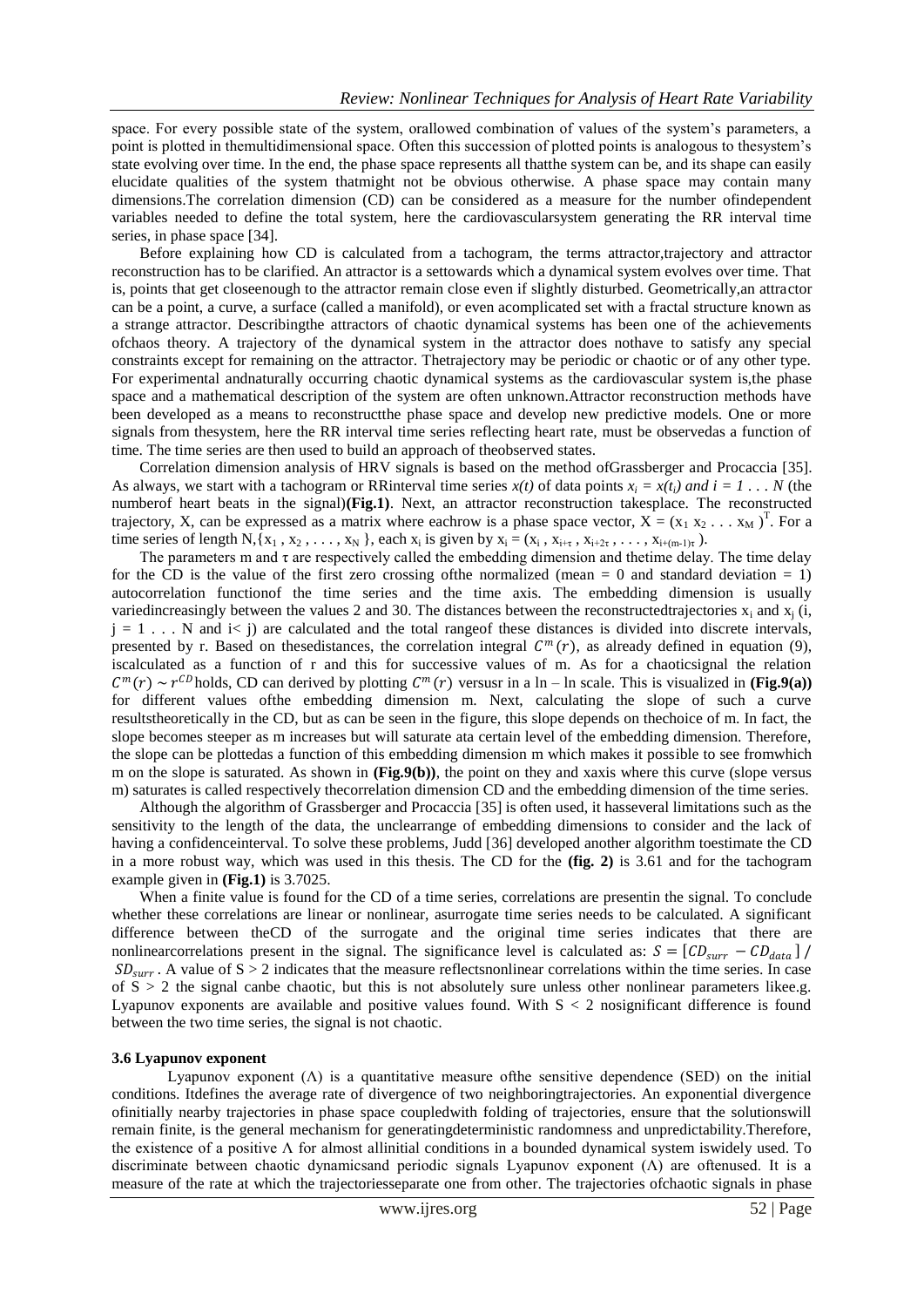space follow typical patterns.Closely spaced trajectories converge and divergeexponentially, relative to each other. For dynamicalsystems, sensitivity to initial conditions is quantified bytheLyapunov exponent (Λ). They characterize theaverage rate of divergence of these neighboring trajectories.A negative exponent implies that the orbitsapproach a common fixed point. A zero exponentmeans the orbits maintain their relative positions; theyare on a stable attractor. Finally, a positive exponentimplies the orbits are on a chaotic attractor [37].



*Figure 9. Example of how to calculate the correlation dimension (CD). (a)Correlation integral*  $C<sup>m</sup>(r)$ *as* function of the tolerance level **r** for different choices ofthe embedding dimension m. As  $C^m(r) \sim r^{CD}$ , the *slope of such curve in a ln – ln scaleresults theoretically in the correlation dimension CD, but depends on m. (b) Plot of theslopes of ln*  $\mathcal{C}^m(r)/\ln(r)$  *as function of m.* 

## **3.6.1 Wolf's Algorithm**

Wolf's algorithm is straightforward and uses the formulas defining the system. It calculates two trajectories in thesystem, each initially separated by a very small interval  $R_0$ . The first trajectory is taken as a reference, or 'fiducial'trajectory, while the second is considered 'perturbed'. Both are iterated together until their separation  $abs(R_1 - R_0)$ is large enough, at which point an estimate of the Largest Lyapunov Exponent LLE can be calculated as  $\Lambda_L = \frac{1}{\Lambda}$  $\frac{1}{\Delta t}$ log $_2$  abs  $(\frac{R_1}{R_0})$  $\frac{n_1}{R_0}$ ). The perturbedtrajectory is then moved back to a separation of sign(R<sub>1</sub>)R<sub>0</sub> towards the fiducial, and the process repeated. Over time, a running average of  $\Lambda_L$  will converge towards the actual LLE [38]. The normal HR signal shown in **(Fig. 2)** has LLE equal 0.505Hz.

## **3.6.2 Rosenstein algorithm**

The first step of this approach involves reconstructing the attractor dynamicsfrom the RR interval time series. The method of delays is used which is alreadydescribed in detail when explaining the correlation dimension. After reconstructingthe dynamics, the algorithm locates the nearest neighbor of each point on thetrajectory. The nearest neighbor,  $x'_{j}$ , is found by searching for the point thatminimizes the distance to the particular reference point,  $x_j$ . This is expressed as:

$$
d_j(0) = \min[\mathbb{E}||x_j - x_{j/}|| \qquad \forall x_{j/}(12)
$$

where  $d_j(0)$  is the initial distance from the  $j<sup>th</sup>$  point to its nearest neighbor and  $\|\dots\|$  denotes the Euclidean norm. An additional constraint is imposed, namely that nearest neighbors have a temporal separation greater than the mean period of the RR interval time series. Therefore, one can consider each pair of neighbors as the nearby SD initial conditions for different trajectories. The LLE is then estimated as the mean rate of the SD separation of the nearest neighbors. More concrete, it is assumed that the  $j<sup>th</sup>$  pair of nearest neighbors diverge approximately at a rate given by the LLE  $\Lambda_{\text{L}}$ :

$$
d_j(j) \approx d_j(0) e^{\Lambda(i\Delta t)}
$$
  
By taking the ln of both sides of this equation: (13)

 $\ln d_j(j) \approx \ln d_j(0) + \Lambda_L(i \Delta t)$  (14)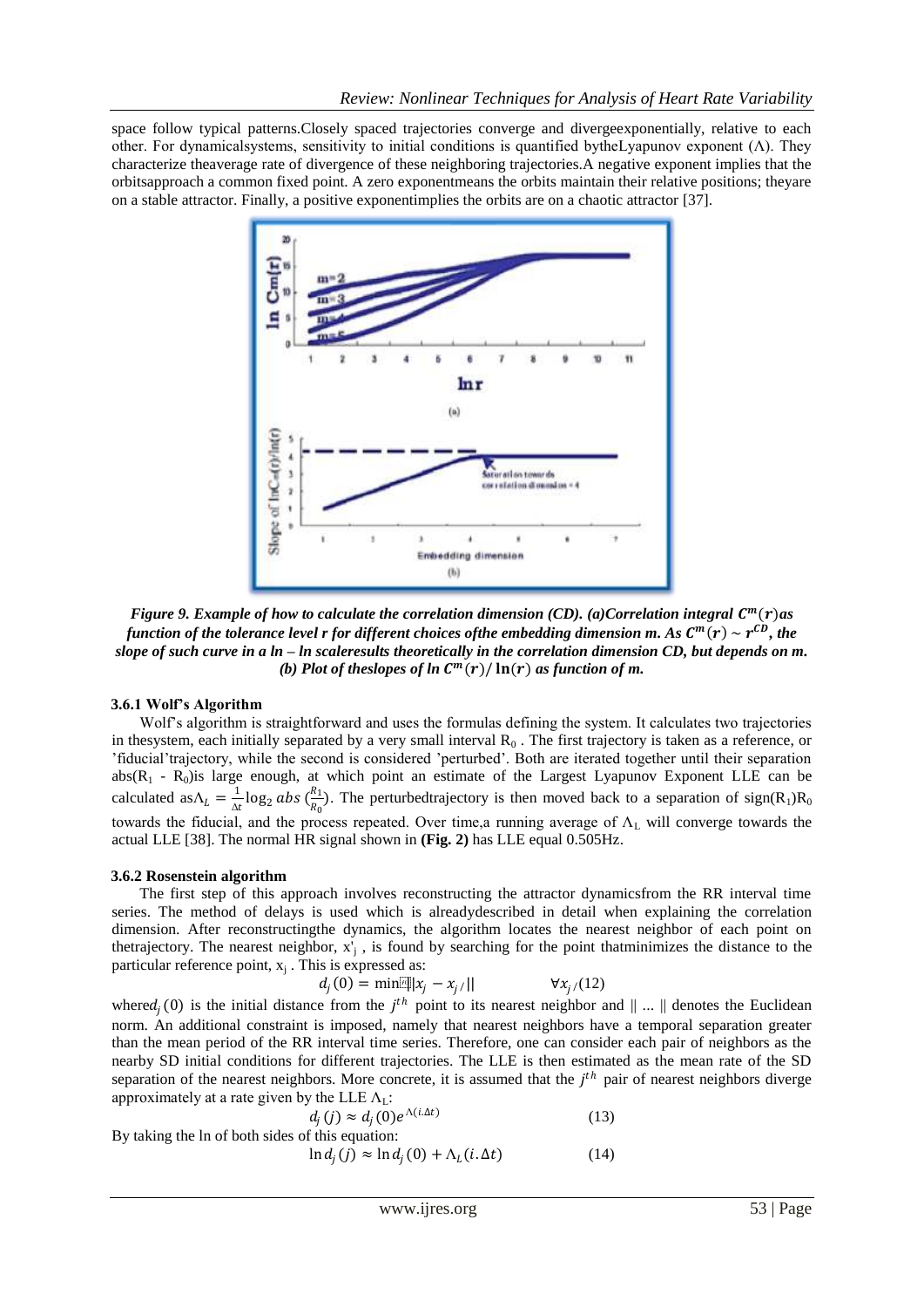which represents a set of approximately parallel lines (for  $j = 1, 2, \ldots, J$ ), each with a slope roughly proportional to the  $\Lambda_{\rm L}$ .

The natural logarithm of the divergence of the nearest neighbor to the  $j<sup>th</sup>$ point in the phase space is presented as a function of time. The LLE is then calculated as the slope of the least squares fit to the 'average' line defined by:

$$
\Lambda_L(t) = \frac{1}{\Lambda t} \langle \ln d_j(t) \rangle \tag{15}
$$

where (ln  $d_j(t)$ ) represents the mean logarithmic divergence over all values of j for all pairs of nearest neighbors over time. This process of averaging is the key to calculating accurate values for the LLEusing smaller and noisy data sets compared to other algorithms [39]. The LLE computed using the Rosenstein algorithm is 0.7586 Hz for the HR signal shown in **(Fig. 2)**.

#### **3.6.3. The Mazhar-Eslam Algorithm**

The Mazhar-Eslam [3, 40] algorithm uses Discrete Wavelet Transform (DWT) considering the merits of DWT over that of FFT. Although the FFT has been studied extensively, there are still some desired properties that are not provided by FFT. There are some points are lead to choose DWT instead of FFT. The first point is hardness of FFT algorithm pruning. When the number of input points or output points are small comparing to the length of the DWT, a special technique called pruning is often used [41]. However, it is often required that those non-zero input data are grouped together. FFT pruning algorithms does not work well when the few nonzero inputs are randomly located. In other words, sparse signal does not give rise to faster algorithm.

The other disadvantages of FFT are its speed and accuracy. All parts of FFT structure are one unit and they are in an equal importance. Thus, it is hard to decide which part of the FFT structure to omit when error occurring and the speed is crucial. In other words, the FFT is a single speed and single accuracy algorithm, which is not suitable for SED cases.

The other reason for not selecting FFT is that there is no built-in noise reduction capacity. Therefore, it is not useful to be used. According to the previous ,the DWT is better than FFT especially in the SED calculations used in HRV, because each small variant in HRV indicates the important data and information. Thus, all variants in HRV should be calculated.

The Mazhar-Eslam algorithm depends to some extend on Rosenstein algorithm's strategies to estimate lag and mean period, and uses the Wolf algorithm for calculating the MVF ( $\Omega_M$ ) except the first two steps, whereas the final steps are taken from Rosenstein's method. Since the MVF  $(\Omega_M)$  measures the degree of the SED separation between infinitesimally close trajectories in phase space, as discussed before, the MVF  $(\Omega_M)$  allows determining additional invariants. Consequently, the Mazhar-Eslam algorithm allows to calculate a mean value for the MVF  $(\Omega_M)$ , that is given by

$$
\overline{\Omega_M} = \sum_{i=1}^{j} \frac{\Omega_{M_i}}{i} \tag{16}
$$

Note that the  $\Omega_{M_i}$ s contain the largest  $\Omega_{ML}$  and variants  $\Omega_M$ s that indicate to the helpful and important data. Therefore, the Mazhar-Eslam algorithm is a more SED prediction quantitative measure. Therefore, it is robust quantitative predictor for real time, in addition to its sensitivity for all time whatever the period.

Apply the Mazhar-Eslam algorithm to the HRV of the normal case given in **(Fig. 2)**, it is found that the mean MVF ( $\overline{\Omega_M}$ ) as 0.4986 Hz, which is more accurate than Wolf (0.505 Hz) and Rosenstein (0.7586 Hz).**Figure10.**shows the flowchart for calculating the Mazhar-Eslam MVF algorithm.

**Figure10.**shows the flowchart steps for calculating the Mazhar-Eslam  $MVF_M$  algorithm. First Start to select an initial condition. An embedded point in the attractor was randomly selected, which was a delay vector with  $d_E$  elements. A delay vector generates the reference trajectory (nearest neighbor vector). Then another trajectory is selected by searching for the point that minimizes the distance to the particular reference point. After thatthe divergence between the two vectors is computed. A new neighbour vector was consideredas the evolution time was higher than three sample intervals. The new vector was selected to minimize the length and angular separation with the evolved vector on the reference trajectory.The steps are repeated until the reference trajectory has gone over the entire data sample. The divergence and  $\Omega_{l,i}s$  are calculated. Consequently,the $\Omega_M$  is calculated by using equation (16).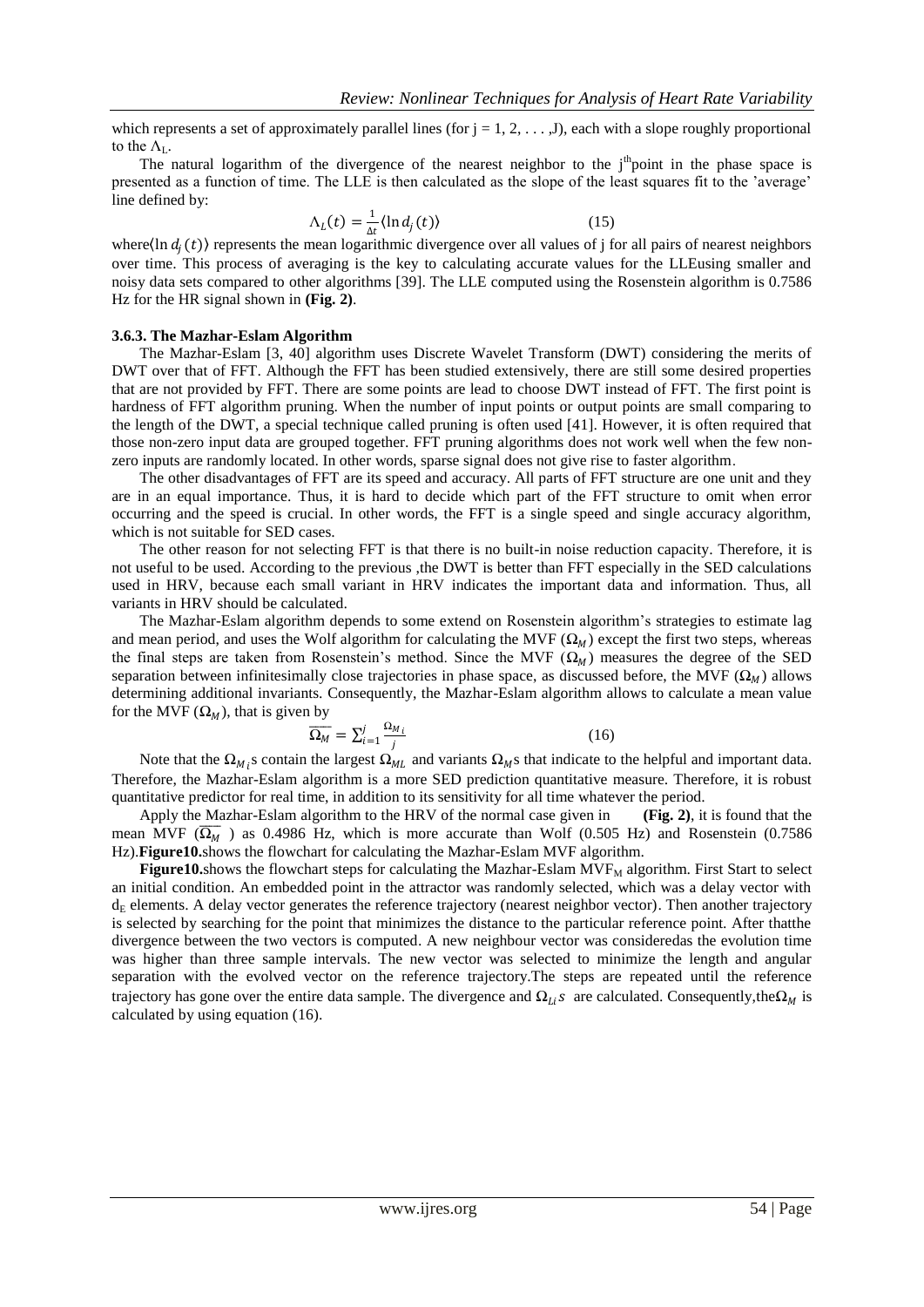

*Figure 10The flowchart of the Mazhar-Eslam algorithm.*

**Table (1**) shows the different results of the normal case among Mazhar-Eslam, Wolf, and Rosenstein algorithms. From this table it is seen that, the Rosenstein algorithm has the lowest SED because of its quite high error ( $D = 51.72$ %) comparing to the optimum, while the Wolf algorithm takes a computational place for SED ( $D = 1$  %). However, the Mazhar-Eslam algorithm shows more sensitivity ( $D = 0.28$  %) than Wolf algorithm as shown in **(Fig. 11).** The patient case deviation D for normal HRV case is calculated as:

$$
Deviation(D) = |\Omega_{M_{normal}} - \Omega_{M_{case}}| (17)
$$

the cases percentage deviation is to be calculated as:

$$
D\% = \frac{D}{normal} \times 100\%
$$
 (18)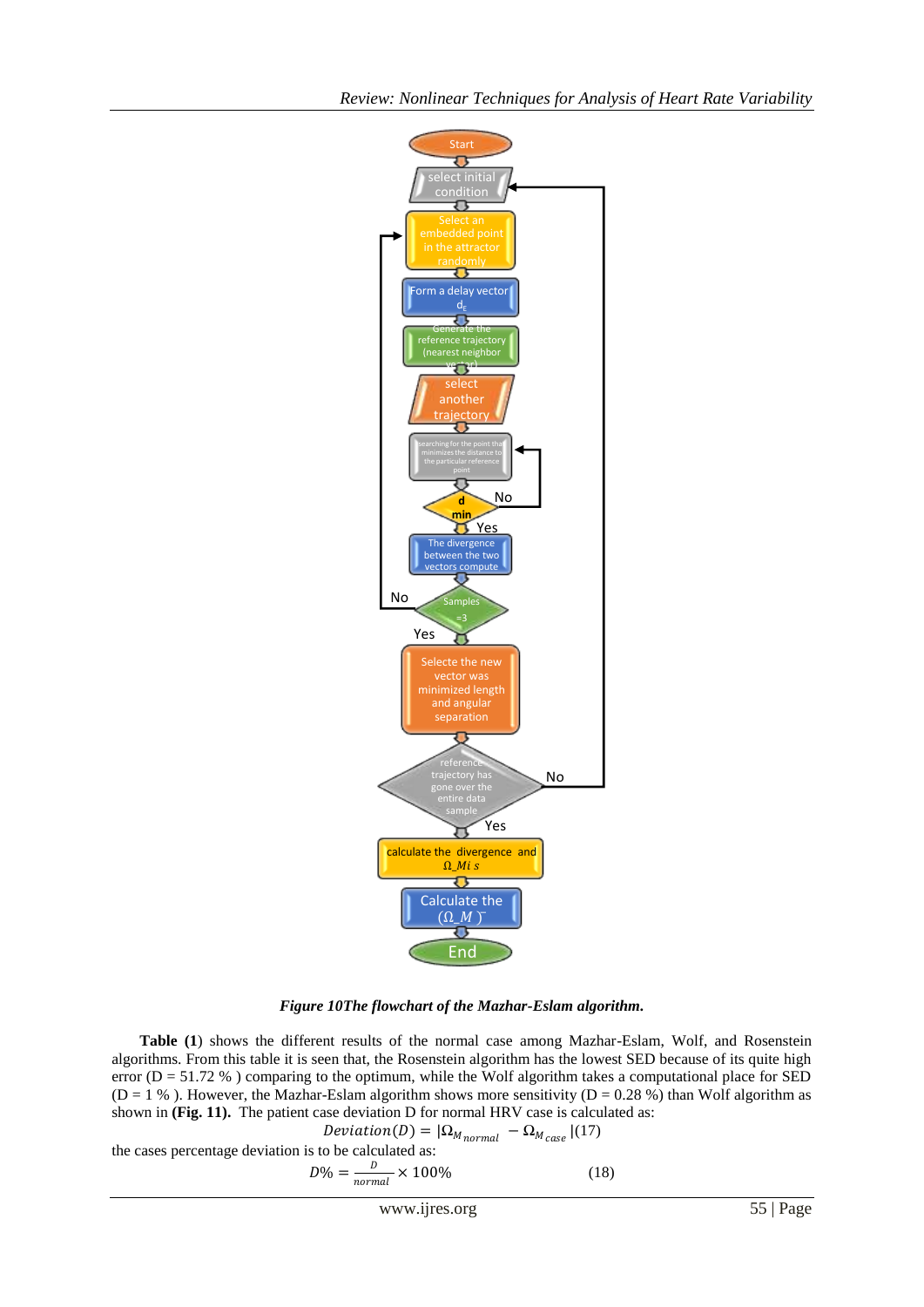

and, the variance for algorithms should be calculated as  $var = (\Omega_{M_{normal}} - D)^2$  (19)

*Figure 11 The three algorithms deviation for the normal case in (Fig.2).*

The bar diagram in **(Fig. 12)** shows the percentage deviation of the three algorithms. From this figure it is seen that the Mazhar-Eslam algorithm gives the best result as it has the lowest percentage deviation ( $D = 14$ ). At the same time, when calculating the variance to determine the accurate and best method, Mazhar-Eslam algorithm gives the best value. **Figure 13.**shows the bar diagram of the variance for normal control case using the HRV for Wolf, and Mazhar-Eslam algorithms. It is clear that the Mazhar-Eslam algorithm is more powerful and accurate than Wolf, because its variance better than Wolf by 0.0036. This result comes because the Mazhar-Eslam considers all the variability mean frequencies  $\overline{\Omega_M}$ s unlike the Wolf method as it takes only the largest. Each interval of the HRV needs to be well monitored and taken into account because the variant in HRV is indication of cases.

| <b>Method</b><br>parameter | Optin    | <b>Rosenstei</b><br>n | Wolf     | Mazhar-<br><b>Eslam</b> |
|----------------------------|----------|-----------------------|----------|-------------------------|
| $\Omega_{\rm M}$           | 0.500000 | 0.758600              | 0.505000 | 0.498600                |
| D                          | 0.00000  | 0.258600              | 0.005000 | 0.001400                |
| D%                         | 0.000000 | 51.720000             | 1.000000 | 0.280000                |
| Var                        | 0.250000 | 0.058274              | 0.245025 | 0.248602                |

*Table 1The results of the three algorithms for the normal case shown in (Fig. 2)*

From the bar diagram in **(Fig. 13)** it is seen that the Mazahar-Eslam algorithm is most useful and sensitive comparing to Wolf and Rosenstein algorithms.

# **3.7 Hurst exponent (H)**

The Hurst exponent is a measure that has been widelyused to evaluate the self-similarity and correlationproperties of fractional Brownian noise, the time seriesproduced by a fractional (fractal) Gaussian process.Hurst exponent is used to evaluate the presence orabsence of long-range dependence and its degree in atime series. However, local trends (nonstationarities) isoften present in physiological data and maycompromisethe ability of some methods to measure self-similarity.Hurst exponent is the measure of the smoothnessof a fractal time series based on the asymptotic behaviorof the rescaled range of the process. The Hurst exponentH is defined as:

$$
H = \log\left(\frac{R}{S}\right) / \log(T) \tag{20}
$$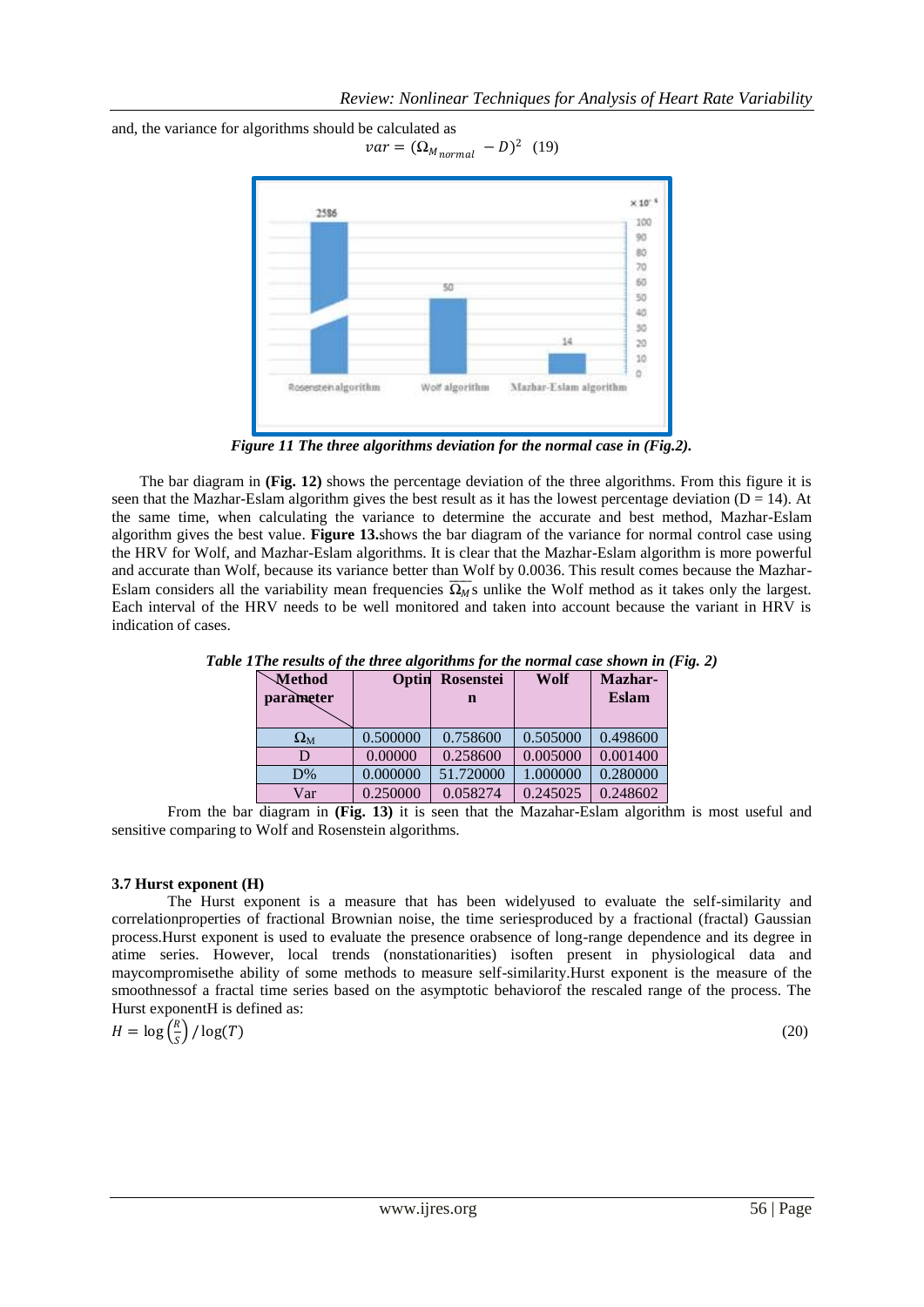

*Figure 12 The three algorithms Percentage deviation (D%) for the normal case (Fig. 2).*

where T is the duration of the sample of data and R/Sthe corresponding value of rescaled range. The aboveexpression is obtained from the Hurst's generalizedequation of time series that is also valid for Brownianmotion. If  $H = 0.5$ , the behavior of the time series is similar to a random walk. If  $H < 0.5$ , the timeseriescover less "distance" than a random walk. But ifH> 0.5, the time-series covers more "distance" than arandom walk. H is related to the dimension CD givenby:

 $H = E + 1 - CD$  (21) where E is the Euclidean dimension.



*Figure 13 The Variance of Wolf and Mazhar-Eslam algorithm for normal case (Fig.2).*

For normal subjects, the FD is high due to thevariation being chaotic. And for Complete Heart Block(CHB) and Ischemic/dilated cardiomyopathy, this FD decreases because theRR variation is low. And for AF and SSS, this FDvalue falls further, because the RR variation becomeserratic or periodic respectively [42]. The H is 0.611 forthe HR signal shown in **(Fig. 2)**.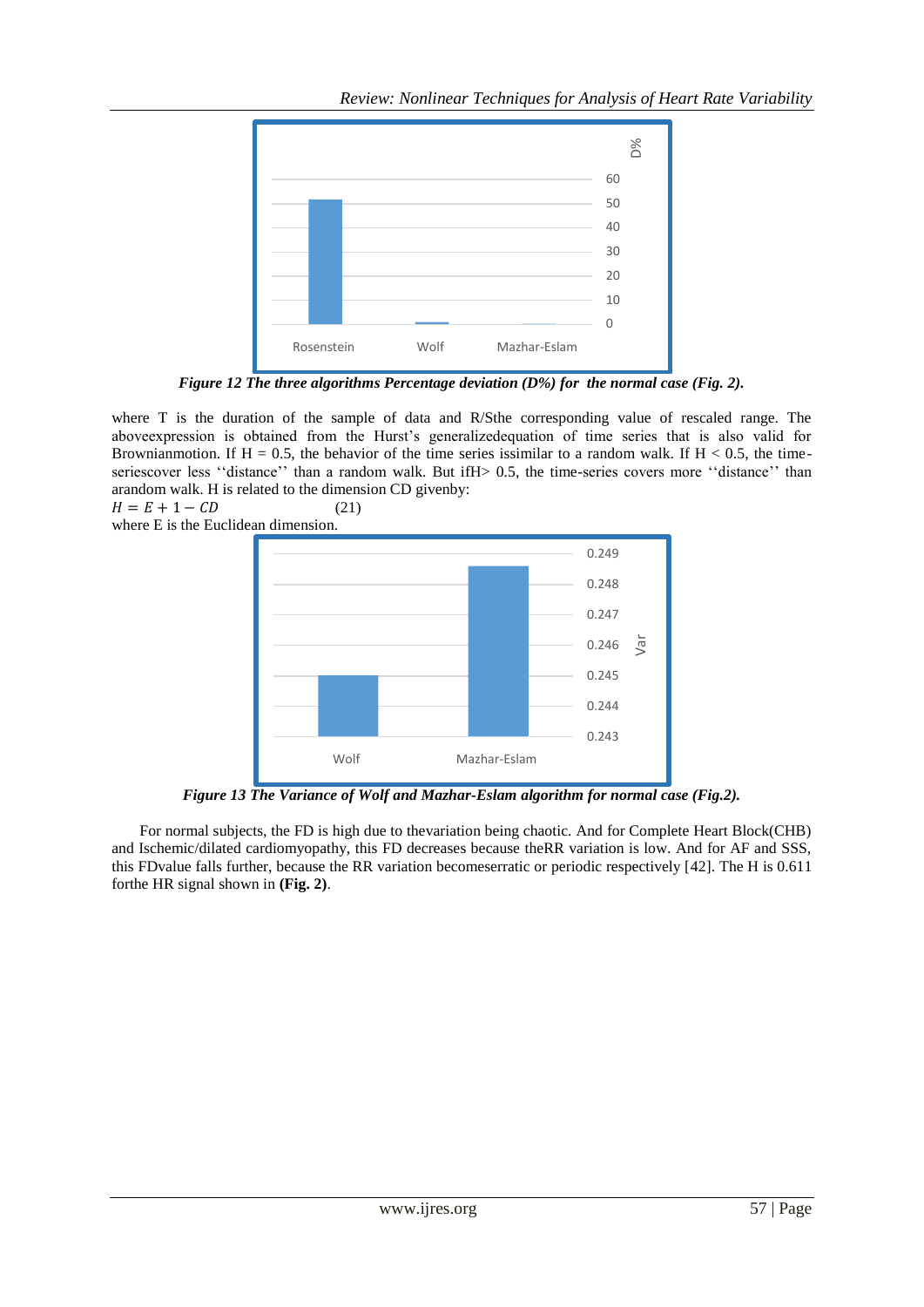

*Figure 14 Recurrence plot of normal heart rate (shown in Fig. 2)*

# **3.8 Recurrence plots**

In time-series analysis, the dynamic properties of thedata under consideration are relevant and valid only, ifthe data is stationary. Recurrence plots (RP) are used torevealnonstationarity of the series. These plots werefirst proposed by Eckmann et al. [43]as graphical toolfor the diagnosis of drift and hidden periodicities in thetime evolution, which are unnoticeable otherwise. Abrief description on the construction of recurrenceplots is described below.

Let  $x_i$  be the i<sup>th</sup> point on the orbit in an m-dimensional space. The recurrence plot is an array of dots in an  $N \times N$  square, where a dot is placed at (i,j)whenever x<sub>j</sub>issufficiently close to x<sub>i</sub>. To obtain the recurrence plot, mdimensionalorbit of  $x_i$  is constructed. A radius r such that the ball of radius r centered at  $x_i$  in $\mathbb{R}^m$  contains areasonable number of other points  $x_j$  of the orbit. Finally, a dot is plotted for each point (i,j) for which  $x_j$  is in theball of radius r centered at  $x_i$ . The plot thus obtained isthe recurrence plot. The plots will be symmetric alongthe diagonal  $i = j$ , because if  $x_i$  is close to  $x_j$ , then  $x_j$  isclose to  $x_i$ . The recurrence plot of normal HR (shown in**Fig. 2**) is given in **(Fig. 14)**. For normal cases, the RP hasdiagonal line and less squares indicating more variationindicating high variation in the HR. Abnormalities likeCHB and in Ischemic/dilated cardiomyopathy cases,show more squares in the plot indicating the inherentperiodicity and the lower HR variation [44].

# **IV. Conclusion**

This review introduces the mathematics and techniques, necessary for a good understandingof the methodology used in HRV analysis. After the peak detection algorithm andthe preprocessing methods, the linear methods in time domain, frequency domainand the time-frequency representations were represented. Also an overview ofsome nonlinear techniques assessing scaling behavior, complexity and chaoticbehavior were given.

# **References**

- [1] Reed MJ, Robertson CE and Addison PS. 2005 Heart rate variability measurements and the prediction of ventricular arrhythmias. Q J Med; 98:87-95.
- [2] Task Force of the European Society of Cardiology and the North AmericanSociety of Pacing and Electrophysiology. Heart rate variability: standardsof measurement, physiological interpretation and clinical use. Circulation,93:1043–1065, 1996.
- [3] MAZHAR B. TAYEL, ESLAM I. ALSABA. "Robust and Sensitive Method of Lyapunov Exponent for Heart Rate Variability". InternationalJournal of Biomedical Engineering and Science (IJBES), Vol. 2, No. 3, July 2015. pp 31 -48
- [4] Conny MA, Arts VR, Kollee LAA, Hopman JCW, Stoelinga GBA, Geijn HPV. 1993 Heart rate variability. Ann Int Med 118(6):436-447.
- [5] Akselrod S, Gordon D, Madwed JB, Snidman NC, Shannon DC, Cohen RJ. 1985 Hemodynamic regulation: investigation by spectral analysis. Am J Physiol 249:H867-875.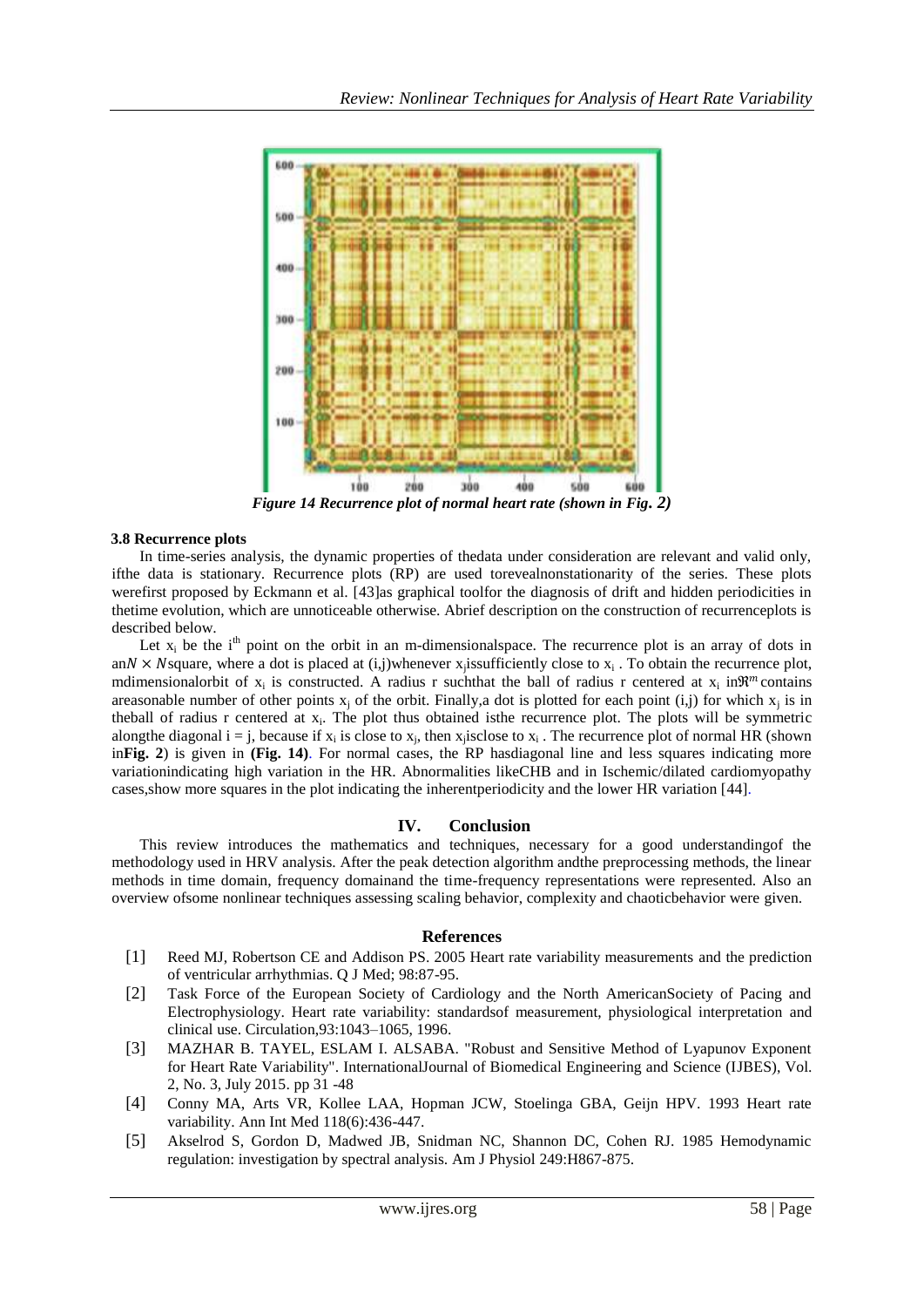- [6] Davidson NS, goldner S, McCloskey DI. 1976 Respiratory modulation of baroreceptor and chemoreceptor reflexes affecting heart rate and cardiac vagal efferent nerve activity. J Physiol (London); 259:523-530.
- [7] McCabe PM, Yongue BG, Ackles PK, Porges SW. 1985 Changes in heart period, heart period variability and a spectral analysis estimate of respiratory sinus arrhythmia in response to pharmacological manipulations of the baroreceptor reflex in cats. Psychophysiology; 22:195203.
- [8] Pomeranz B, Macauley RJ, Caudill MA et al. 1985 Assessment of autonomic function in humans by heart rate spectral analysis. Am J Physiol; 248:H151-153.
- [9] D.J. Christini, K.M. Stein, S.M. Markowitz, S. Mittal, D.J. Slotwiner, M.A.Scheiner, S. Iwai, and B.B. Lerman. Nonlinear-dynamical arrhythmia controlin humans. Proceedings of the National Academy of Sciences of the UnitedStates of America, 98(10):5827–5832, 2001.
- [10] J.F. Zbilut, N. Thomasson, and C.L. Webber. Recurrence quantificationanalysis as a tool for nonlinear exploration of nonstationary cardiac signals.Medical Engineering & Physics, 24(1):53–60, 2002.
- [11] S. C. Malpas, "Neural influences on cardiovascular variability: possibilities andpitfalls,American Journal of Physiology. Heart and Circulatory Physiology, vol. 282, pp. H6-20, Jan 2002.
- [12] M. Akay. Nonlinear Biomedical Signal Processing Vol. II: Dynamic Analysisand Modeling. Wiley-IEEE Press, NY, USA, 2000.
- [13] D. Kaplan and L. Glass. Understanding nonlinear dynamics. Springer,Heidelberg, Germany, 1995.
- [14] J. Gleick. Chaos: Making a new science. Viking Penguin, New York, USA,1987.
- [15] L. Glass and M.C. Mackey. From clocks to chaos: The rhythms of life.Princeton University Press, NJ, USA, 1988.
- [16] U.R. Acharya, K.P. Joseph, N. Kannathal, C.M Lim, and J.S. Suri.Heart rate variability: a review. Medical and Biological Engineering andComputing, 44(12):1031–1051, 2006.
- [17] A. Voss, S. Schulz, R. Schroeder, M. Baumert, and P. Caminal. Methodsderived from nonlinear dynamics for analysing heart rate variability.Philosophical Transactions of the Royal Society of London. Series A:Mathematical and Physical Sciences, 367(1887):277–296, 2009.
- [18] R. Gonzalez-Camarena, S. Carrasco-Sosa, R. Roman-Ramos, M.J. Gait´ an-Gonzalez, V. Medina-Ba. nuelos, and J. Azpiroz-Leehan. Effect of static anddynamic exercise on heart rate and blood pressure variabilities. Medicineand Science in Sports and Exercise, 32:1719–728, 2000.
- [19] J.P. Saul, P. Albrecht, R.D. Berger, and R.J. Cohen. Analysis of long termheart rate variability: methods,  $1/f$  scaling and implications. In Proceedingsof the  $14<sup>th</sup>$ Annual International Conference of Computers in Cardiology(CinC), volume 14, pages 419–422, Washington, DC, USA, 1987.
- [20] F. Lombardi. Chaos theory, heart rate variability, and arrhythmic mortality.Circulation, 101(1):8, 2000.
- [21] J.T.Jr. Bigger, R.C. Steinman, L.M. Rolnitzky, J.L. Fleiss, P. Albrecht, andR.J. Cohen. Power law behavior of RR-interval variability in healthy middleagedpersons, patients with recent acute myocardial infarction, and patientswith heart transplants. Circulation, 93(12):2142–2151, 1996.
- [22] B.B. Mandelbrot. The fractal geometry of nature. Freeman, San Francisco,CA, USA, 1983.
- [23] M.J. Katz. Fractals and the analysis of waveforms. Computers in Biologyand Medicine, 18(3):145– 156, 1988.
- [24] A.L. Barabasi and H.E. Stanley. Fractal concepts in surface growth.Cambridge University Press, New York, USA, 1995.
- [25] http://www. math.sunysb.edu/~scott/Book331/ Fractal\_ Dimension.html
- [26] H.V. Huikuri, T.H. Makikallio, C.K. Peng, A.L. Goldberger, U. Hintze,and M. Møller. Fractal correlation properties of RR interval dynamics andmortality in patients with depressed left ventricular function after an acutemyocardial infarction. Circulation, 101(1):47–53, 2000.
- [27] C.K. Peng, S. Havlin, J.M. Hausdor., J.E. Mietus, H.E. Stanley, and A.L.Goldberger. Fractal mechanisms and heart rate dynamics. Journal ofElectrocardiology, 28(Suppl):59–64, 1996.
- [28] T.H. M¨akikallio, S. Høiber, L. Køber, C. Torp-Pedersen, C.K. Peng, A.L.Goldberger, and H.V. Huikuri. Fractal analysis of heart rate dynamics as apredictor of mortality in patients with depressed left ventricular functionafter acute myocardial infarction. The American Journal of Cardiology,83(6):836–839, 1999.
- [29] P.C. Ivanov, L.A.N. Amaral, A.L. Goldberger, S. Havlin, M.G. Rosenblum,Z. Struzik, and H.E. Stanley. Multifractality in human heartbeat dynamics.Nature, 399:461–465, 1999.
- [30] S.M. Pincus. Approximate entropy as a measure of system complexity.Proceedings of the National Academy of Sciences of the United States ofAmerica, 88:2297–2301, 1991.
- [31] A.L. Goldberger, J.E. Mietus, D.R. Rigney, M.L. Wood, and S.M. Fortney. Effects of head-down bed rest on complex heart rate variability: response toLBNP testing. Journal of Applied Physiology, 77:2863–2869, 1994.